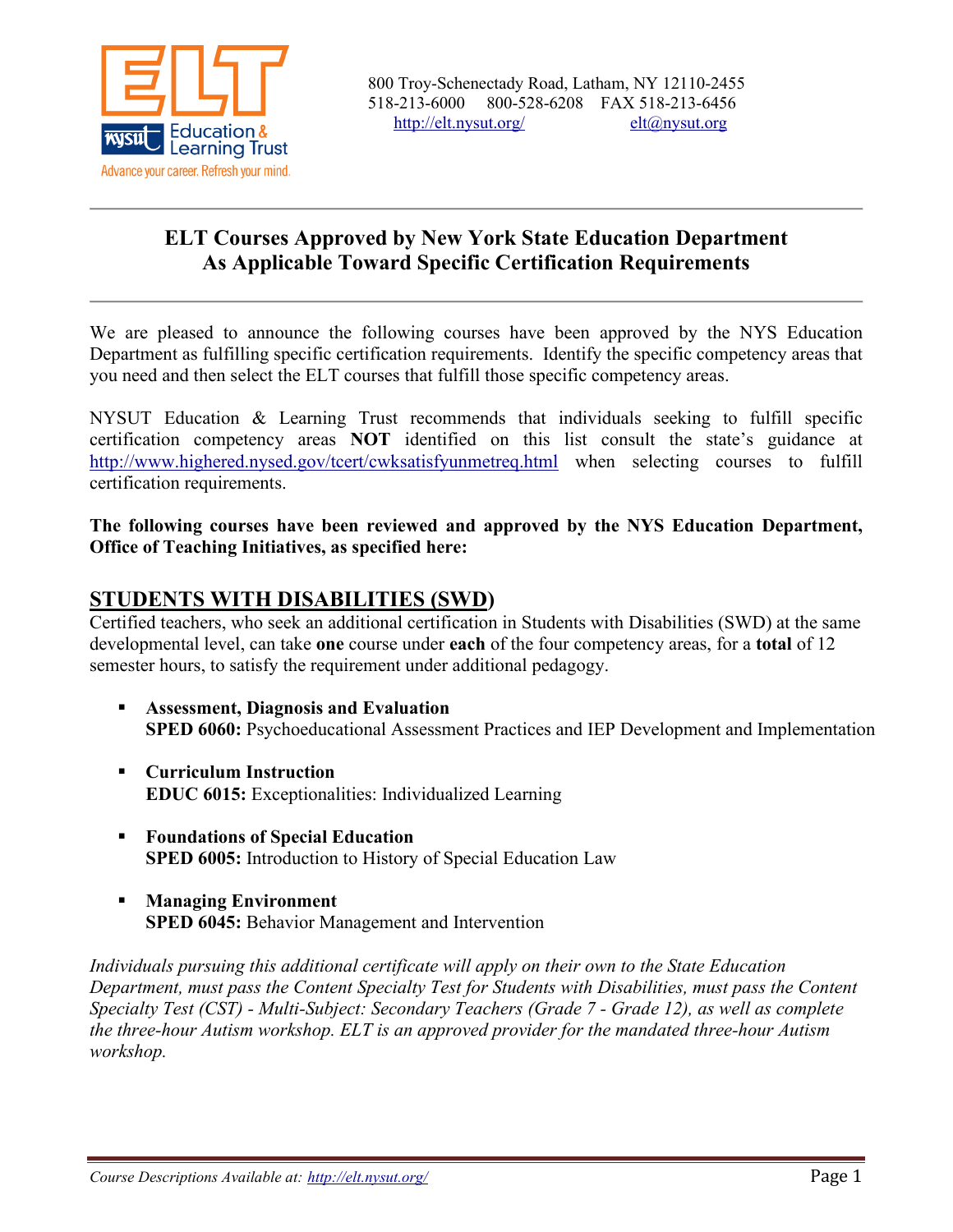# **VARIOUS COMPETENCY AREAS**

### **5-6 or 7-9 Extension (6 credits needed)**

**Required**: EDC 679: Middle Level Education: Foundations for Middle Years

### **Choose One:**

EDC 680: Middle Level Education: Curriculum, Instruction, and Assessment EDC 686: Increasing Middle Level Math

 **Adolescent Developmental Level, Grades 7-12, Pedagogical Core** CURI 6501: Adolescent Development Grades 7-12 *(was previously EDU 661117)* CURI 6502: Adolescent Literacy, Grades 7-12 *(was previously EDU 661120)*

### **Bilingual Extension**

EDUC 505: Teaching English as a Second Language (ESL Methods course) EDUC 504: Cultural Perspectives: The Teaching and Learning Process (Multicultural Perspectives)

- **Childhood Developmental Level, Grades 1-6, Pedagogical Core**  CURI 6504: Building Mathematical Understanding for Grades 3-5 *(was previously EDU 661116)* CURI 6521: Literacy Instruction in the Elementary Classroom *(was previously EDU 661115)*
- **Childhood/Adolescent Literature** UNY 820: Multicultural Children's Literature
- **Curriculum, Instruction and Assessment, Pedagogical Core** ED 343: Curriculum Instruction and Assessment (Undergraduate Credit)
- **Early Childhood Developmental Level, Birth – Grade 2, Pedagogical Core** UNY 717: Beginning Reading, Grades PreK-2 EDUC 513M: Introduction to Early Childhood Education: Foundations, Methods, and Materials
- **Human Development & Learning** CURI 6501: Adolescent Development Grades 7-12 *(was previously EDU 661117)* SED 672: Multiple Intelligences Theory & Practice ED 134: Human Development in the Educational Content (Undergraduate Credit)
- **Literacy Instruction and Assessment (Literacy certification, required competency):** UNY 717: Beginning Reading, Grades PreK-2 UNY 802: Enhancing Literacy for All Students RDG 663: Creating a Balanced Reading & Writing Program
- **Literacy in the Content Areas (Literacy certification, required competency):** UNY 801: Reading & Writing Across Content Areas CURI 6523: Reading Across the Curriculum *(was previously EDU 661110)*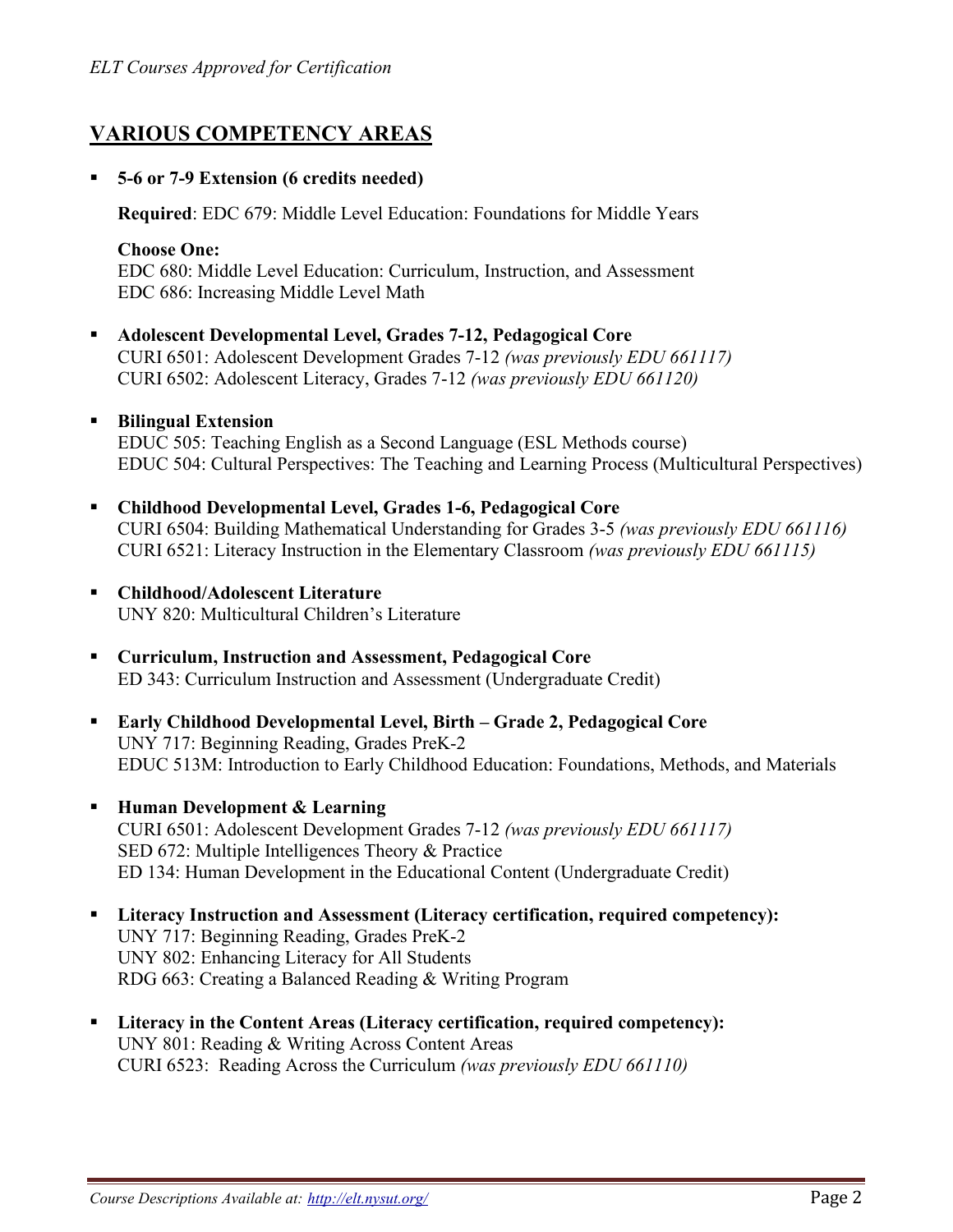**Literacy: Teaching Literacy Skills Methods (for certificate titles that require 6 credits in literacy)** 

UNY 717: Beginning Reading, Grades PreK-2 UNY 802: Enhancing Literacy for All Students RDG 663: Creating a Balanced Reading & Writing Program EDV 423: VESi-Reading Fundamentals #3 The Elements of Effective Reading Instruction  $\&$ Assessment (Undergraduate credit)

- **Literacy: Teaching Literacy Skills (for certificate titles that require 6 credits in literacy)** UNY 728: Writing as Learning UNY 801: Reading & Writing Across Content Areas CURI 6523: Reading Across the Curriculum *(was previously EDU 661110)*
- **Middle Childhood Developmental Level, Grades 5-9, Pedagogical Core** EDC 679: Middle Level Education: Foundations for Middle Years EDC 680: Middle Level Education: Curriculum, Instruction, and Assessment EDC 686: Increasing Middle Level Math
- **Professional Certification, Applicable to 12 Credits in Content - Math** EDC 686: Increasing Middle Level Math

 **School Counselor (for the 60 credits required for permanent certification)** EDU 671: Encouraging Student Responsibility and Discipline EDU 691: Successful Teaching for Acceptance of Responsibility UNY 704 & EDN 663: Building Communication and Teamwork in Schools CURI 6515, UNY 701 & EDN 660: Designing Motivation for All Learners *(was previously EDU 661127)* UNY 678: Proactive Strategies for All Students UNY 714 & CURI 6563: Brain Compatible Learning UNY 729: Inclusion: Education for All, PreK-12 SED 661: Cooperative Learning Students with Special Needs CURI 6503 & UNY 705: Brain Based Ways We Think and Learn *(was previously EDU 661129)* SED 672: Multiple Intelligences: Theory and Practice UNY 807: Applied Behavior Analysis UNY 811: Cultural Proficiency UNY 812: Autism Spectrum Disorder UNY 809: Cyber-Bullying UNY 706: Creative Controversy CURI 6506 & UNY 824: Bullying: Preventing the Problem *(was previously EDU 661100)* CURI 6524: Using Response to Intervention for School Improvement *(was previously EDU 661107)* CURI 6505: Building Positive Connections with Diverse Families and Communities *(was previously EDU 661101)* UNY 825: Teaching Through Learning Channels CURI 6528: The 21st Century Classroom *(was previously EDU 661109)* UNY 823: Teaching Students to be Peacemakers EDV 501: Understanding Aggression EDV 508: Drugs & Alcohol in Schools: Understanding Substance Abuse and Use EDV 512: Harassment, Bullying and Cyber-Intimidation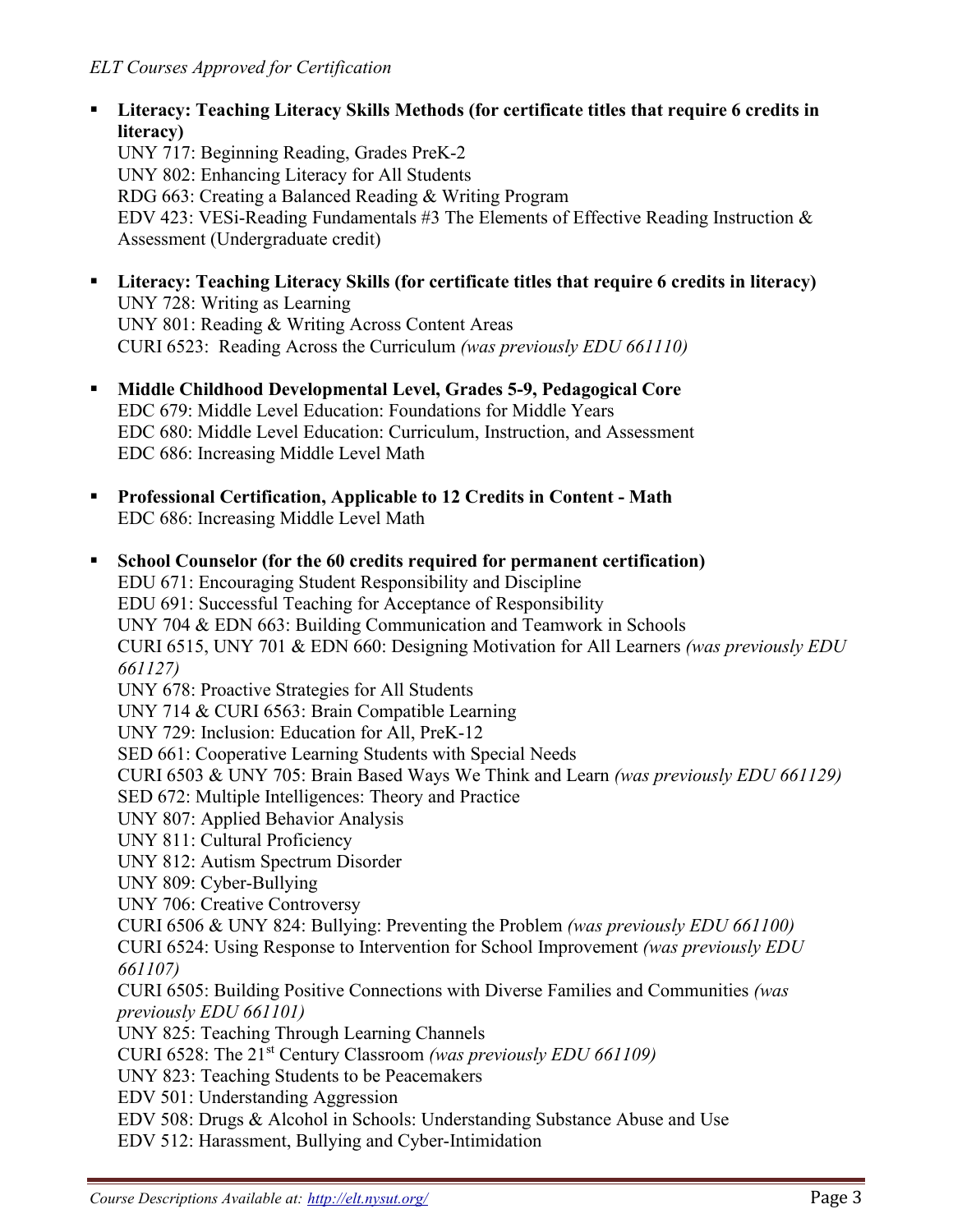- **School Counselor (for the 60 credits required for permanent certification) cont'd** EDV 505: Traumatized Child: The Effects of Stress, Trauma & Violence on Student Learning CURI 6500: Activating a Motivated and Engaged Brain: The SEEKING System *(was previously EDU 661118)* CURI 6526: Social-Emotional Learning: A New Approach *(was previously EDU 661119)* CURI 6568: Mindfulness in Today's Classroom CURI 6532 & UNY 736: Childhood Trauma and Classroom Resiliency CURI 6539 & UNY 738: Establishing Parental Partnerships as a Framework for Student Success.
- **Student Developmental Level – Middle Childhood (Grades 5-9)** EDC 686: Increasing Middle Level Math EDC 680: Middle Level Education: Curriculum, Instruction, and Assessment EDC 679: Middle Level Education: Foundations for Middle Years
- **Teaching Students with Disabilities and Special Health Care Needs** ED 210: Introduction to Exceptionalities (Undergraduate Credit)
- **TESOL: Methods of Teaching English to Speakers of Other Languages** EDUC 505: Teaching English as a Second Language

# **CTE Certification**

In May 2017, the Board of Regents amended the requirements to obtain Career and Technical Education (CTE) certificate titles. A CTE certificate authorizes the certificate holder to teach a specific CTE subject in an approved career and technical education program in a New York State public high school or BOCES. In NYS, certified teachers progress from entry level certificates (Transitional A or Initial) to the Professional certificate by completing specific educational and teaching experience requirements.

## **Initial CTE Certification:**

To obtain Initial certification applicants need to complete nine credits of pedagogical coursework and the work/education combinations in one of Options for the Transitional A certificate. The nine (9) credits must include course work in:

- Human development and learning including, but not limited to, the impact of culture, heritage, socioeconomic level, and factors in the home and community that may affect a student's readiness to learn **ED 134: Undergraduate Course - Human Development (Cazenovia College Takes All Registrations)**
- Teaching students with disabilities and special healthcare needs within the general education classroom, including assistive technology **ED 210: Undergraduate Course - Intro to Exceptionalities (Cazenovia College Takes All Registrations)**
- Curriculum and/or instruction, including instructional technology **ED 343: Undergraduate Course - Curriculum, Instruction and Assessment (Cazenovia College Takes All Registrations)**